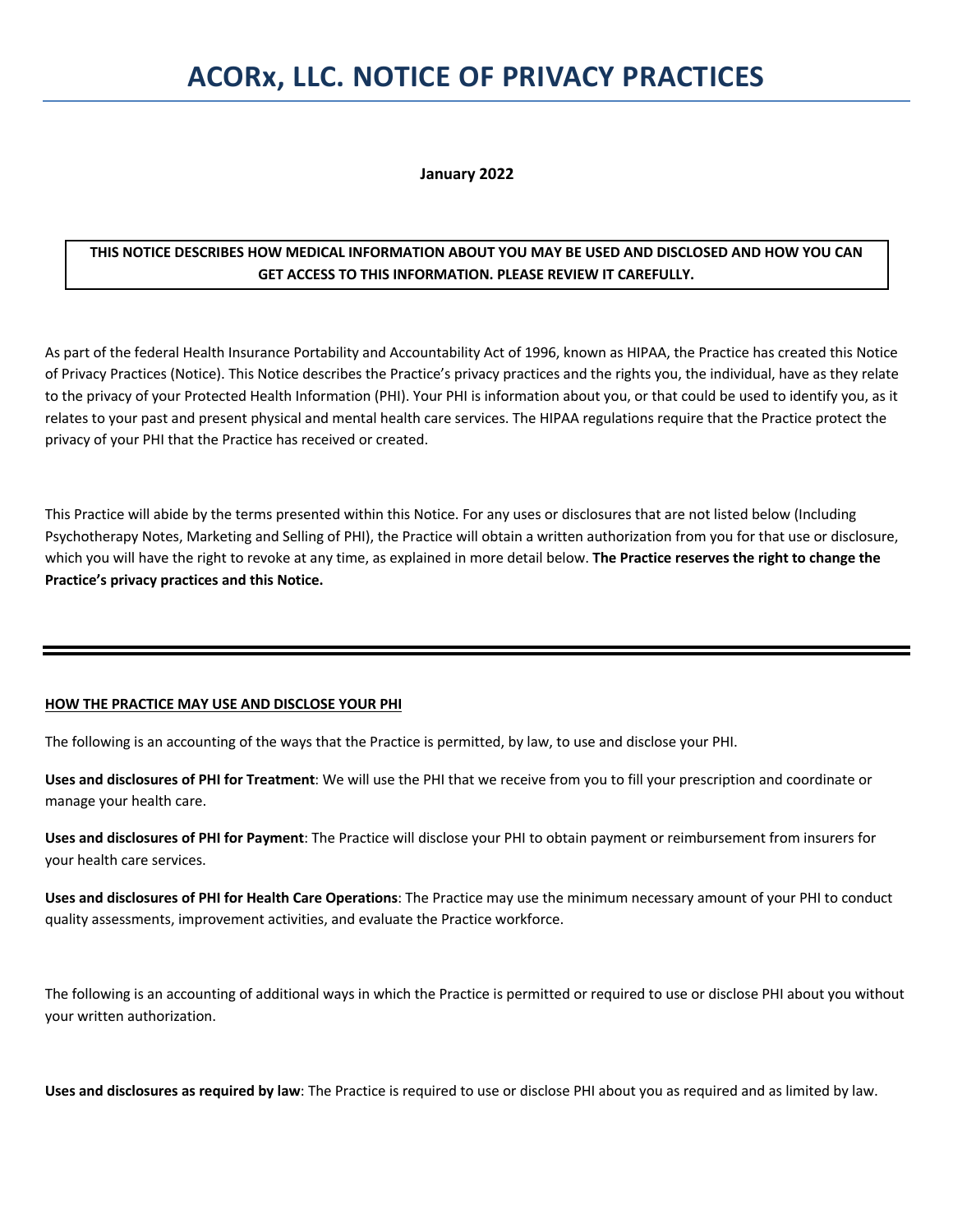**Uses and disclosure for Public Health Activities**: The Practice may use or disclose PHI about you to a public health authority that is authorized by law to collect for the purpose of preventing or controlling disease, injury, or disability. This includes the FDA so that it may monitor any adverse effects of drugs, foods, nutritional supplements and other products as required by law.

**Uses and disclosure about victims of abuse, neglect or domestic violence:** The Practice may use or disclose PHI about you to a government authority if it is reasonably believed you are a victim of abuse, neglect or domestic violence.

**Uses and disclosures for health oversight activities:** The Practice may use or disclose PHI about you to a health oversight agency for oversight activities which may include audits, investigations, inspections as necessary for licensure, compliance with civil laws, or other activities the health oversight agency is authorized by law to conduct.

**Disclosures to Individuals Involved in your Care:** The Practice may disclose PHI about you to individuals involved in your care.

**Disclosures for judicial and administrative proceedings:** The Practice may disclose PHI about you in the course of any judicial or administrative proceedings, provided that proper documentation is presented to the Practice.

**Disclosures for law enforcement purposes:** The Practice may disclose PHI about you to law enforcement officials for authorized purposes as required by law or in response to a court order or subpoena.

**Uses and disclosures about the deceased:** The Practice may disclose PHI about a deceased, or prior to, and in reasonable anticipation of an individual's death, to coroners, medical examiners, and funeral directors.

**Uses and disclosures for cadaveric organ, eye or tissue donation purposes:** The Practice may use and disclose PHI for the purpose of procurement, banking, or transplantation of cadaveric organs, eyes, or tissues for donation purposes.

**Uses and disclosures for research purposes:** The Practice may use and disclose PHI about you for research purposes with a valid waiver of authorization approved by an institutional review board or a privacy board. Otherwise, the Practice will request a signed authorization by the individual for all other research purposes.

**Uses and disclosures to avert a serious threat to health or safety:** The Practice may use or disclose PHI about you, if it believed in good faith, and is consistent with any applicable law and standards of ethical conduct, to avert a serious threat to health or safety.

**Uses and disclosures for specialized government functions:** The Practice may use or disclose PHI about you for specialized government functions including; military and veteran's activities, national security and intelligence, protective services, department of state functions, and correctional institutions and law enforcement custodial situations.

**Disclosure for workers' compensation:** The Practice may disclose PHI about you as authorized by and to the extent necessary to comply with workers' compensation laws or programs established by law.

**Disclosures for disaster relief purposes:** The Practice may disclose PHI about you as authorized by law to a public or private entity to assist in disaster relief efforts and for family and personal representative notification.

**Disclosures to business associates:** The Practice may disclose PHI about you to the Practice's business associates for services that they may provide to or for the Practice to assist the Practice to provide quality health care. To ensure the privacy of your PHI, we require all business associates to apply appropriate safeguards to any PHI they receive or create.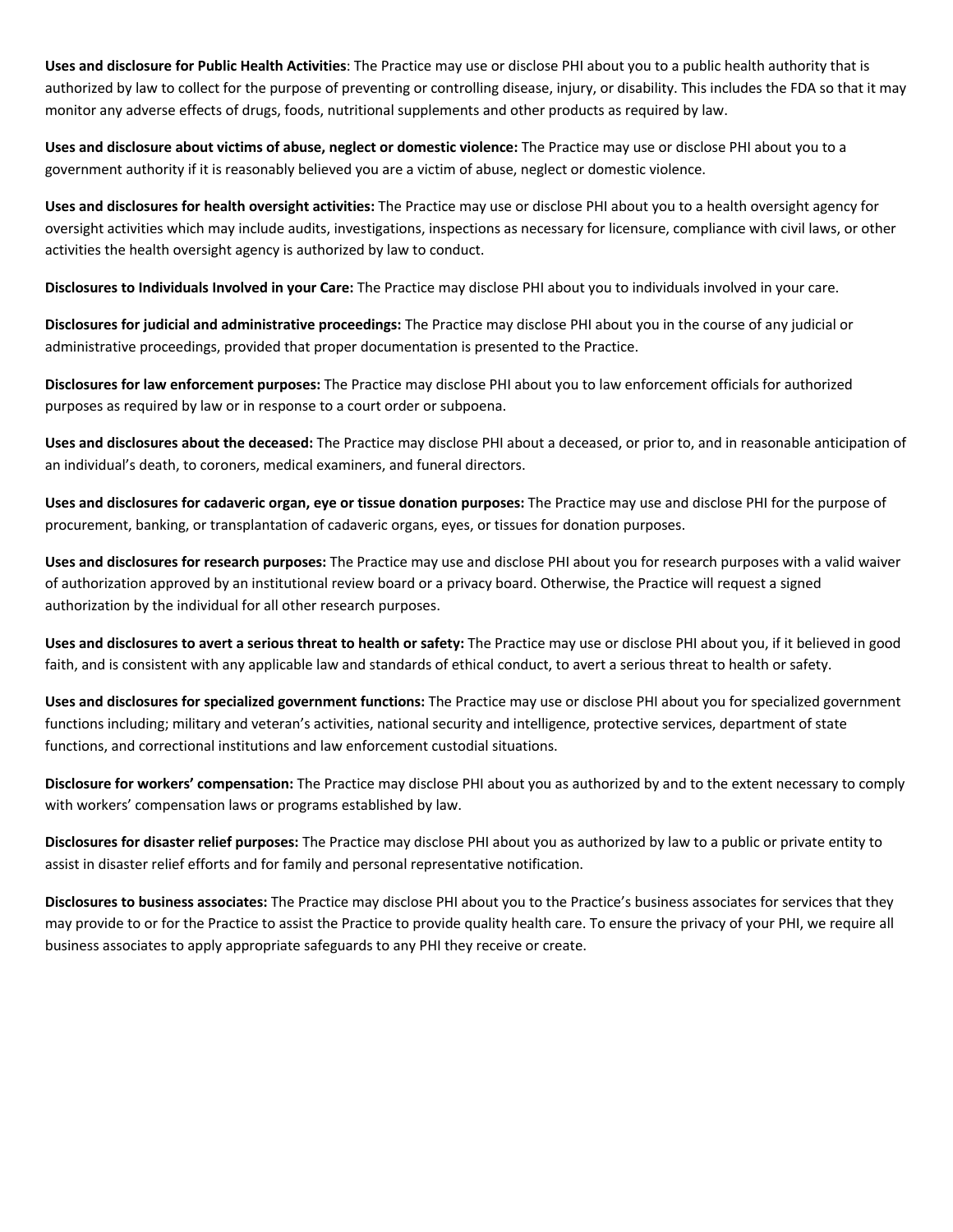### **OTHER USES AND DISCLOSURES**

The Practice may contact you for the following purposes:

**Information about treatment alternatives:** The Practice may contact you to notify you of alternative treatments and/or products.

**Health related benefits or services:** The Practice may use your PHI to notify you of benefits and services the Practice provides.

**Fundraising**: If the Practice participates in a fundraising activity, the Practice may use demographic PHI to send you a fundraising packet, or the Practice may disclose demographic PHI about you to its business associate or an institutionally related foundation to send you a fundraising packet. No further disclosure will be allowed by the business associates or an institutionally related foundation without your written authorization. You will be provided with an opportunity to opt-out of all future fundraising activities.

#### **FOR ALL OTHER USES AND DISCLOSURES**

The Practice will obtain a written authorization from you for all other uses and disclosures of PHI, and the Practice will only use or disclose pursuant to such an authorization. In addition, you may revoke such an authorization in writing at any time. To revoke a previously authorized use or disclosure, please contact Melissa Nairn to obtain a *Request for Restriction of Uses and Disclosures*.

## **YOUR HEALTH INFORMATION RIGHTS**

The following are a list of your rights in respect to your PHI. Please contact Melissa Nairn for more information about the below.

**Request restrictions on certain uses and disclosures of your PHI:** You have the right to request additional restrictions of the Practice's uses and disclosures of your PHI. The Practice is not required to accommodate a request, except that the Practice is required to agree to a request to restrict disclosures to health insurance plans related to products and services you pay out-of-pocket for.

**The right to have your PHI communicated to you by alternate means or locations:** You have the right to request that the Practice communicate confidentially with you using an address or phone number other than your residence. However, state and federal laws require the Practice to have an accurate address and home phone number in case of emergencies. The Practice will consider all reasonable requests.

**The right to inspect and/or obtain a copy your PHI:** You have the right to request access and/or obtain a copy (Paper or Electronic) of your PHI that is contained in the Practice for the duration the Practice maintains PHI about you. There may be a reasonable cost-based charge for photocopying documents. You will be notified in advance of incurring such charges, if any.

**The right to amend your PHI:** You have the right to request an amendment of the PHI the Practice maintains about you, if you feel that the PHI the Practice has maintained about you is incorrect or otherwise incomplete. Under certain circumstances we may deny your request for amendment. If we do deny the request, you will have the right to have the denial reviewed by someone we designate who was not involved in the initial review. You may also ask the Secretary, United States Department of Health and Human Services ("HHS"), or their appropriate designee, to review such a denial.